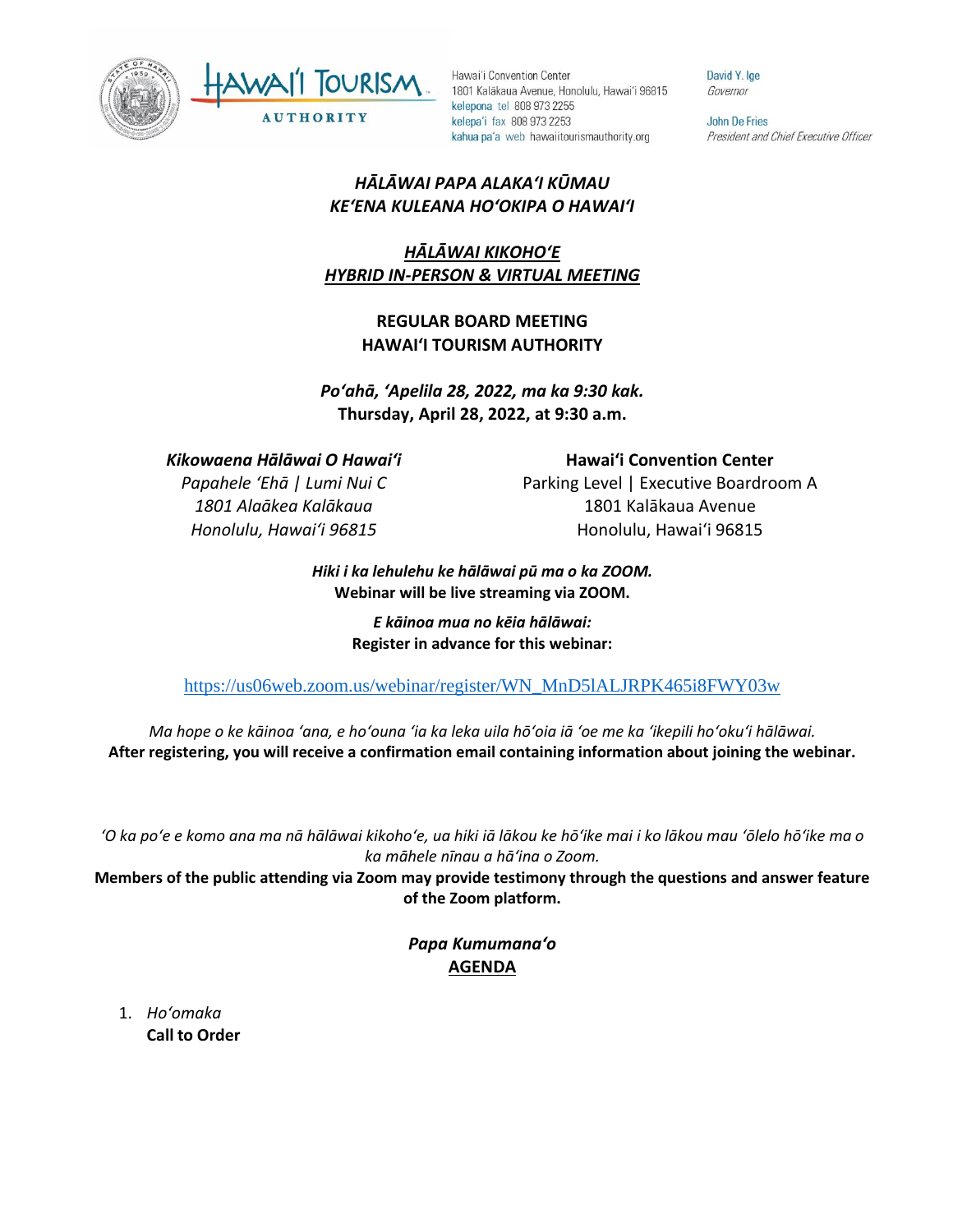

David Y. Ige Governor

John De Fries President and Chief Executive Officer

- 2. *E Mālama ʻIa Ana Ke Kikolā I Hiki Ke Hoʻolauna ʻIa Nā Lālā Papa Luna Hoʻokele A Me Nā Kānaka ʻĒ Aʻe E Komo Pū Ana Ma Ka Hālāwai* **Roll Call** to Announce Name of Participating Board Members and to Identify Who Else is Present with Board Member if Location is Nonpublic
- 3. *Wehena* **Opening Cultural Protocol**
- 4. *ʻĀpono I Ka Moʻoʻōlelo Hālāwai* **Approval of Minutes** of the March 31, 2022 Board Meeting
- 5. *Hō'ike Lālā*

Report of **Permitted Interactions** at an Informational Meeting or Presentation Not Organized by the Board Under HRS section 92-2.5(c)

6. *Hōʻike A Ka Luna Hoʻokele*

#### **Reports of the Chief Executive Officer/Chief Administrative Officer/Chief Brand Officer**

- a. *Hōʻike No Ka Hoʻokō I Nā Pāhana HTA Like ʻOle* Relating to Update on HTA's Programs During March 2022
- b. *Hōʻike No Ko HTA Hoʻokō I Ka Papahana Hoʻokele Huliau* Relating to Update on HTA's Implementation of Change Management Plan
- c. *Ka Nūhou Maiā Lunamakaʻāinana Onishi, ʻElele o Ke Kōmike Hale E Pili Pū Ana I Ka Hana A Me Ka ʻOihana Hoʻokipa* Update by Representative Onishi, Chair of the House Committee on Labor and Tourism
- d. *Ka Nūhou Maiā Kenekoa Wakai, ʻElele o Ke Kōmike Kenekoa E Pili Pū Ana I Ka Ikehu, Ka Hoʻoulu Waiwai, A Me Ka ʻOihana Hoʻokipa* Update by Senator Wakai, Chair of the Senate Committee on Energy, Economic Development, and Tourism
- e. *Ka Nūhou Mai Nā ʻOihana Hoʻokipa* Update by Visitor Industry Organizations
- f. *Ka Hōʻikeʻike ʻAna No Ka Pae 1 O Nā Palapala No Nā Papahana Mālama ʻĀina Hoʻokipa o Kauaʻi, Maui Nui, a Me Hawaiʻi Mokupuni a Me Ka Palapala Holomua Hoʻoilo No Ka Papahana Mālama ʻĀina Hoʻokipa o Oʻahu* Presentation of the Phase 1 Reports for the Kaua'i, Maui Nui and Hawai'i Island Destination Management Action Plans and the Winter Progress Report for O'ahu Destination Management Action Plan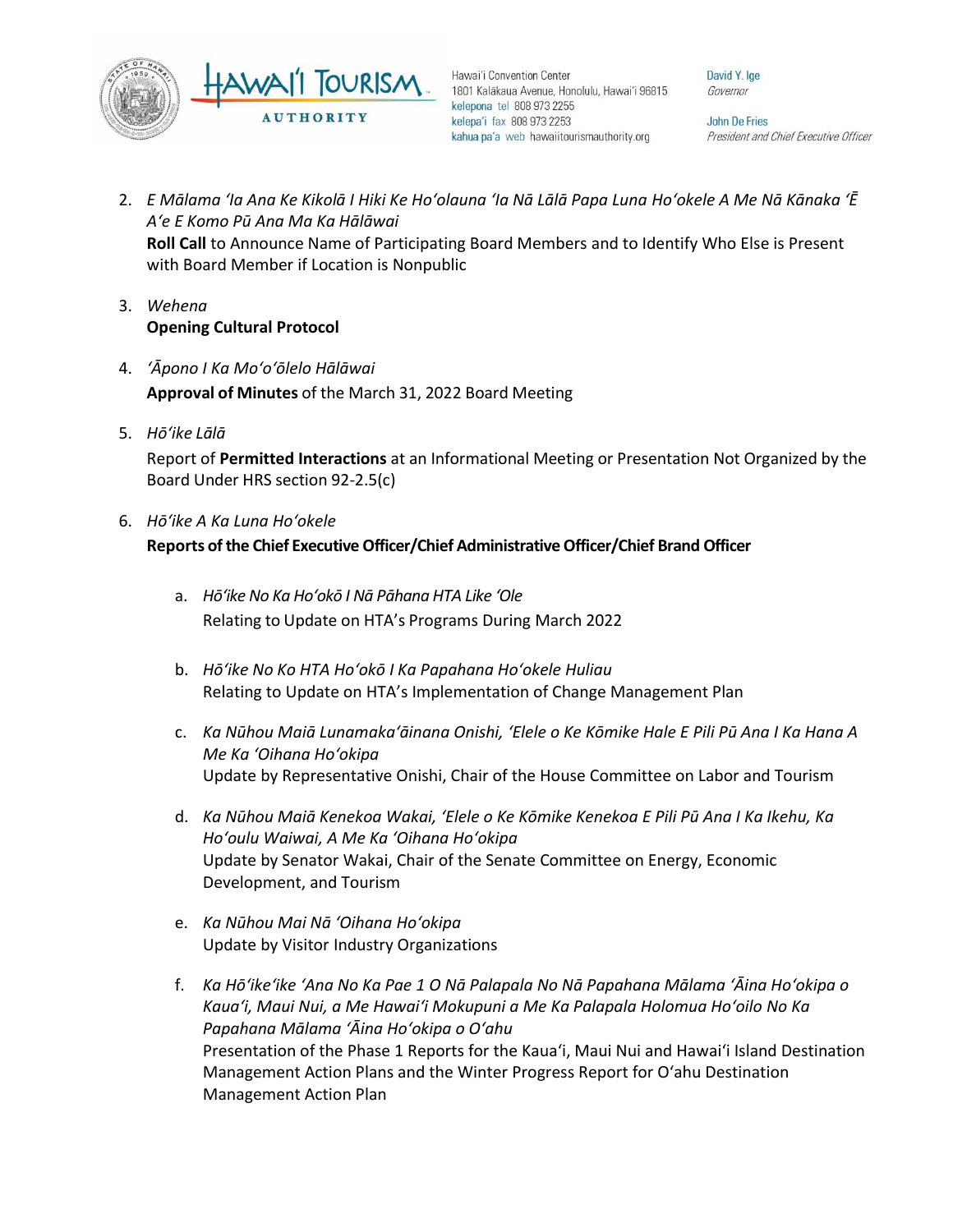

David Y. Ige Governor

John De Fries President and Chief Executive Officer

- 7. *Ka Nūhou Mai Ka Hālāwai Kūmau ʻo Hoʻokahua Hoʻokahua Hawai'i Standing Committee* Report and Update
- 8. *Ka Nūhou Mai Ke Kōmike Moʻohelu Kālā, ʻOihana Kālā, A Me Ke Kikowaena Hālāwai* Report and Update by the *Budget, Finance, and Convention Center Standing Committee*
	- a. *Hōʻike, Kūkākūkā A Hoʻoholo No Nā Moʻokālā* Discussion and Action on the Recommendation by the Budget, Finance, and Convention Center Standing Committee on the HTA's Financial Report for March 2022 as Presented at the April 26, 2022 Meeting
	- b. *Ke Kūkākūkā, A Me Ka Hana E Pili Pū Ana I Ka Manaʻo I Hāpai ʻIa No Ka Palapala Hōʻike Waiwai A Ka Hale ʻAha o Hawaiʻi No Pepeluali, Me Ka Nūhou a Ka Hale ʻAha No Ko Lākou Papa Hana CIP He 6 Makahiki Ka Lōʻihi, E Like Me Ka Mea I Walaʻau ʻIa Ma Ka Hālāwai o ʻApelila, 26, 2022* Discussion and Action on the Recommendation by the Budget, Finance, and Convention Center Standing Committee on the Hawai'i Convention Center's March 2022 Financial Report and Update on the Hawai'i Convention Center's 6-Year CIP Plan as Presented at the April 26, 2022 Meeting
	- c. *Ke Kūkākūkā A Me Ka Hana E Pili Ana I Ka Manaʻo I Hāpai ʻia No Ke Noi E Hoʻohana I Ke Kālā No Ka Hale ʻAha Mai Ka Makahiki ʻAuhau 2022 American Rescue Plan Act Funds Mai Ka ʻInikua Kāpili Nui A Hoʻokele Pono, He Noi O Ka \$419,345 Ka Nui, E Kākoʻo I Ka Lawa Pono ʻO Ka ʻInikua Waiwai No Ka Hale ʻAha*

Discussion and Action on the Recommendation by the Budget, Finance, and Convention Center Standing Committee to Reallocate FY22 Convention Center American Rescue Plan Act Funds from Major Repair and Maintenance to Insurance in the Amount of \$419,345 to Support Convention Center Insurance for Property Coverage of the Convention Center

- 9. *Hōʻike A Kūkākūkā No Ka ʻIkepili Noiʻi ʻOihana Hoʻomākaʻikaʻi* Presentation and Discussion of **Current Market Insights and Conditions in Hawai'i and Key Major Hawai'i Tourism Markets**
- 10. *Hōʻike No Ke Kōmike Alowelo* Report and Update by the *Branding Standing Committee* of their Meeting held on April 27 , 2022
	- *a. Kūkākūkā A Me Ka Hana E Pili Pū Ana I Ka ʻĀpono ʻAna I Nā Lula Alowelo A Hokona No Ke Keʻena Kuleana Hoʻokipa O Iapana E Hoʻomaka Ma Mei 1, 2022* Discussion and Action on Recommendation by the Branding Standing Committee on Approving Hawaiʻi Tourism Japan to Fully Implement its 2022 Brand Marketing & Management Plan Effective May 1, 2022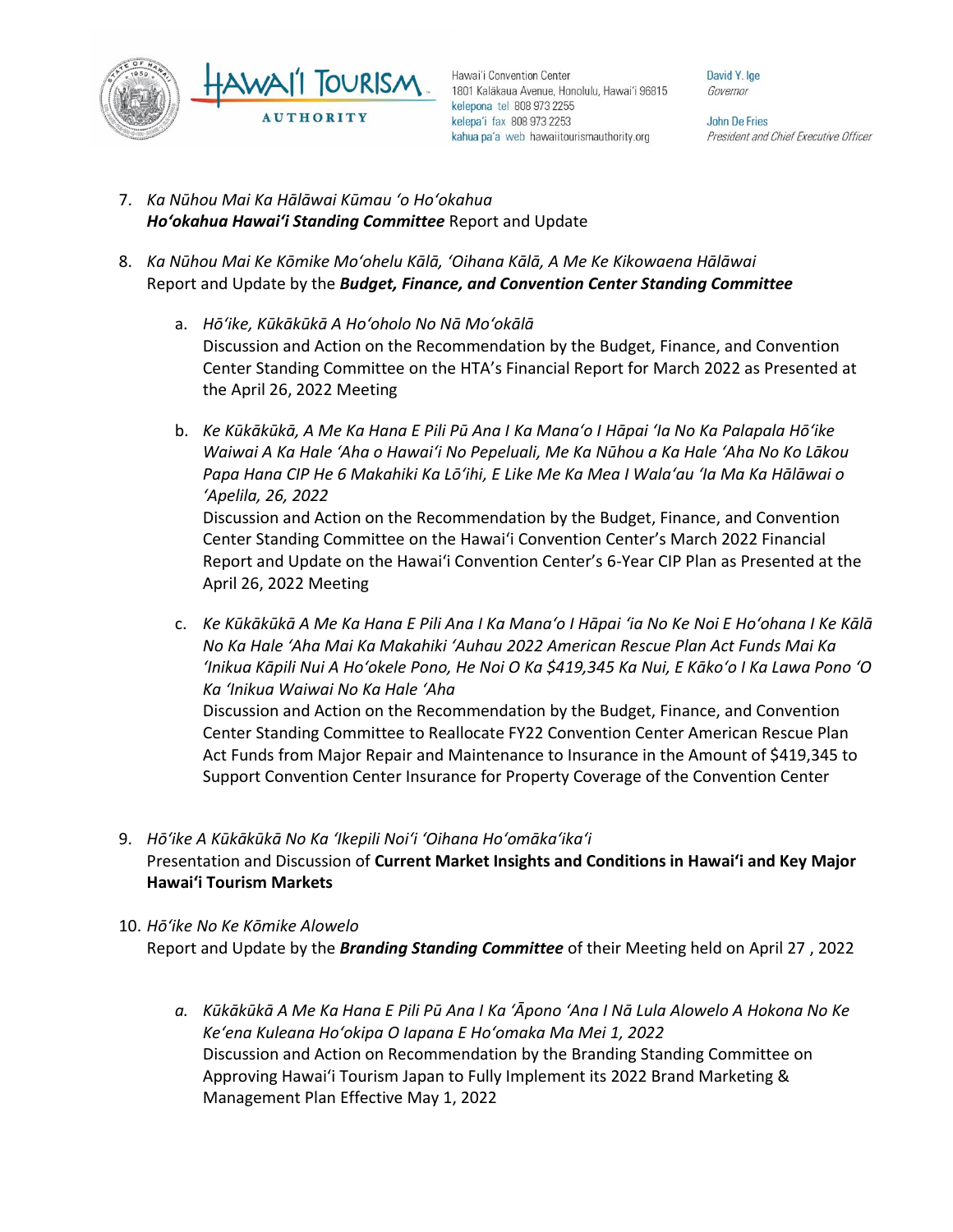

David Y. Ige Governor

**John De Fries** President and Chief Executive Officer

- *b. Ka Nūhou no ka RFP 22-01 no ka Mākeke USA Kūkākūkā, a me Ka Hana E Pili Pū ana i Ka ʻĀpono ʻAna i Nā Lula Alowelo a Hokona No Ke Keʻena Kuleana Hoʻokipa o Iapana E Hoʻomaka Ma Mei 1, 2022.*  Update on RFP 22-01 HTA Hawaii Destination Brand Marketing & Management Services for the United State Major Market Area as Discussed in the April 27, 2022, Branding Standing Committee
- 11. *Ka Nūhou No Ka ʻAhaʻōlelo E Pili Pū Ana I Ke Kau ʻAhaʻōlelo 2022 A Me Nā Pila E Pili Pū Ana I Ke Keʻena Kuleana Hoʻokipa o Hawaiʻi* **Legislative Update** on the 2022 Legislative Session and Related Bills Relevant to the Hawaiʻi Tourism Authority
	- a. *Ka Nūhou No HB1600* Overview and Update on HB1600
	- b. *Ka Nūhou No HB1785* Overview and Update on HB1785
	- c. *Ka Nūhou No SB775* Overview and Update on SB775
- 12. *Panina* Closing Cultural Protocol
- 13. *Ho'oku'u* Adjournment

*\*\*\* ʻAha Hoʻokō: Ua hiki i ka Papa Alakaʻi ke mālama i kekahi hālāwai kūhelu i kū i ka Hawaiʻi Revised Statutes (HRS) § 92-4. E mālama ʻia kēia hālāwai kūhelu nei ma lalo o ka § 92-5 (a)(4), § 92-5 (a)(8) and §201B-4(a)(2) no ka pono o ko ka Papa Alakaʻi kūkā a hoʻoholo ʻana i nā nīnūnē a nīnau i pili i ko ka Papa Alakaʻi kuleana me ko ka Papa Alakaʻi loio. He hālāwai kūhelu kēia i ʻole paulele ʻia ka ʻikepili a i mea hoʻi e mālama kūpono ai ko Hawaiʻi ʻano, he wahi i kipa mau ʻia e nā malihini.*

**\*\*\* Executive Session:** The Board may conduct an executive session closed to the public pursuant to Hawai'i Revised Statutes (HRS) § 92-4. The executive session will be conducted pursuant to HRS § 92-5 (a) (2), § 92-5 (a)(4), § 92-5 (a)(8) and §201B-4(a)(2) for the purpose of consulting with the board's attorney on questions and issues pertaining to the board's powers, duties, privileges, immunities, and liabilities; to consider hiring and evaluation of officers or employees, where consideration of matters affecting privacy will be involved; and to discuss information that must be kept confidential to protect Hawai'i's competitive advantage as a visitor destination.

*Ma lalo o ka māhele 531.5 o ka Budgetary Control Accounting Manual, Mokuʻāina o Hawaiʻi, he māhele ka ʻaina awakea o ka hālāwai. E mau ana ka hālāwai ma loko nō o ka ʻai ʻana, ʻaʻole hoʻi ia he wā hoʻomalolo.*

Pursuant to Section 531.5, of the Budgetary Control Accounting Manual, State of Hawaii, lunch is served as an integral part of the meeting, while the meeting continues in session, and not during a break.